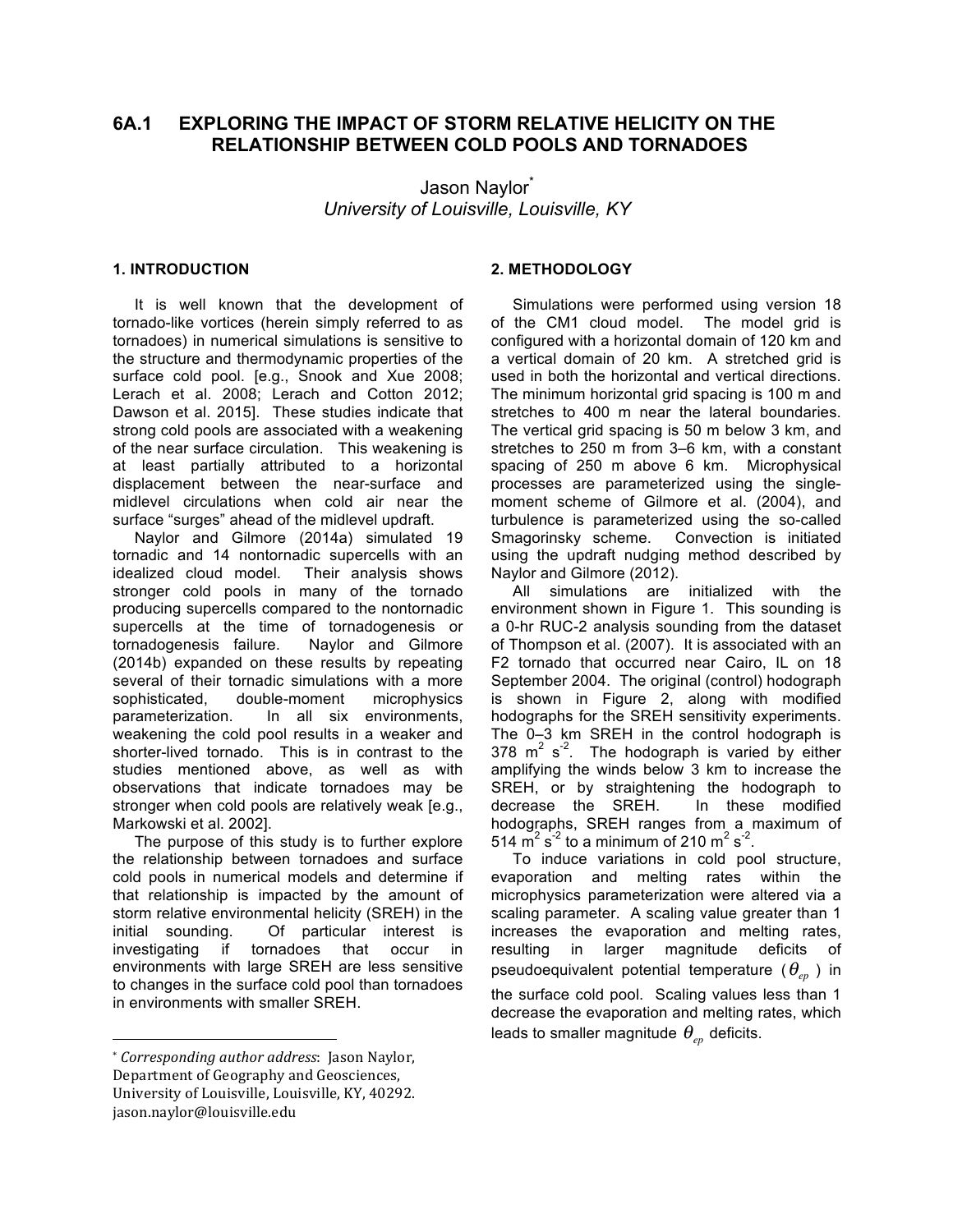

**Fig 1. Skew-T showing the temperature and dew point profiles used to initialize all simulations.**



**Fig 2. Hodograph showing the 0–6 km wind profiles for the various experiments. The original (control) hodograph is shown in black.**

#### **3. RESULTS**

 Values of 1.2, 1 (control), 0.85, and 0.5 were used to scale the evaporation and melting rates within the microphysics parameterization. Each of

these scaling values is used in a simulation with one of the wind profiles shown in Figure 2, for a total of 24 simulations. A summary of tornado production within the current parameter space is shown in Table 1. All simulations with the control and enhanced SREH produce tornadoes, regardless of the strength of the surface cold pool—which is controlled by the evaporation and melting rates. As the hodograph is straightened and SREH is decreased, the simulations with the strongest melting/evaporation rates (and strongest cold pools) no longer produce tornadoes. In the smallest helicity environment, only the simulation with the weakest cold pool produces a tornado. Herein, only the seventeen tornado-producing simulations from Table 1 are analyzed.

 The duration and intensity (as measured by minimum surface pressure) of the tornadoes in each simulation was examined and related to the characteristics of the surface cold pool. For this analysis, average and minimum  $\theta_{_{ep}}$  perturbations (relative to the base-state values) were calculated within a 400 m x 400 m box centered on the near surface circulation at *t*=2100 s. At this time, most simulations have a tornado present. The remaining simulations produce short-lived tornadoes (duration of 90 s or less) approximately

5–7 min prior. In general, smaller magnitude θ*ep* deficits at *t*=2100 s are associated with stronger and longer-lived tornadoes (Figures 3, 4). Additionally, for a specific wind profile, decreasing the strength of the surface cold pool (via scaling the melting and evaporation rates) generally results in a stronger and longer-lived tornado, although there are specific instances when this is not true. For example, of the four simulations initialized with the largest SREH (scaled by 1.5), the strongest and longest-lived tornado occurs in

the simulation with the largest magnitude θ*ep* deficits. The strongest tornado in the control environment is also associated with relatively large  $\theta_{\tiny{ep}}$  deficits.

 All simulations cease tornado production by *t*=2600 s. In many of the simulations, this occurs coincident with cyclic mesocyclogenesis and a disruption of the midlevel updraft. Of the seventeen simulations that produce a tornado, nine experience cyclic mesocyclogenesis.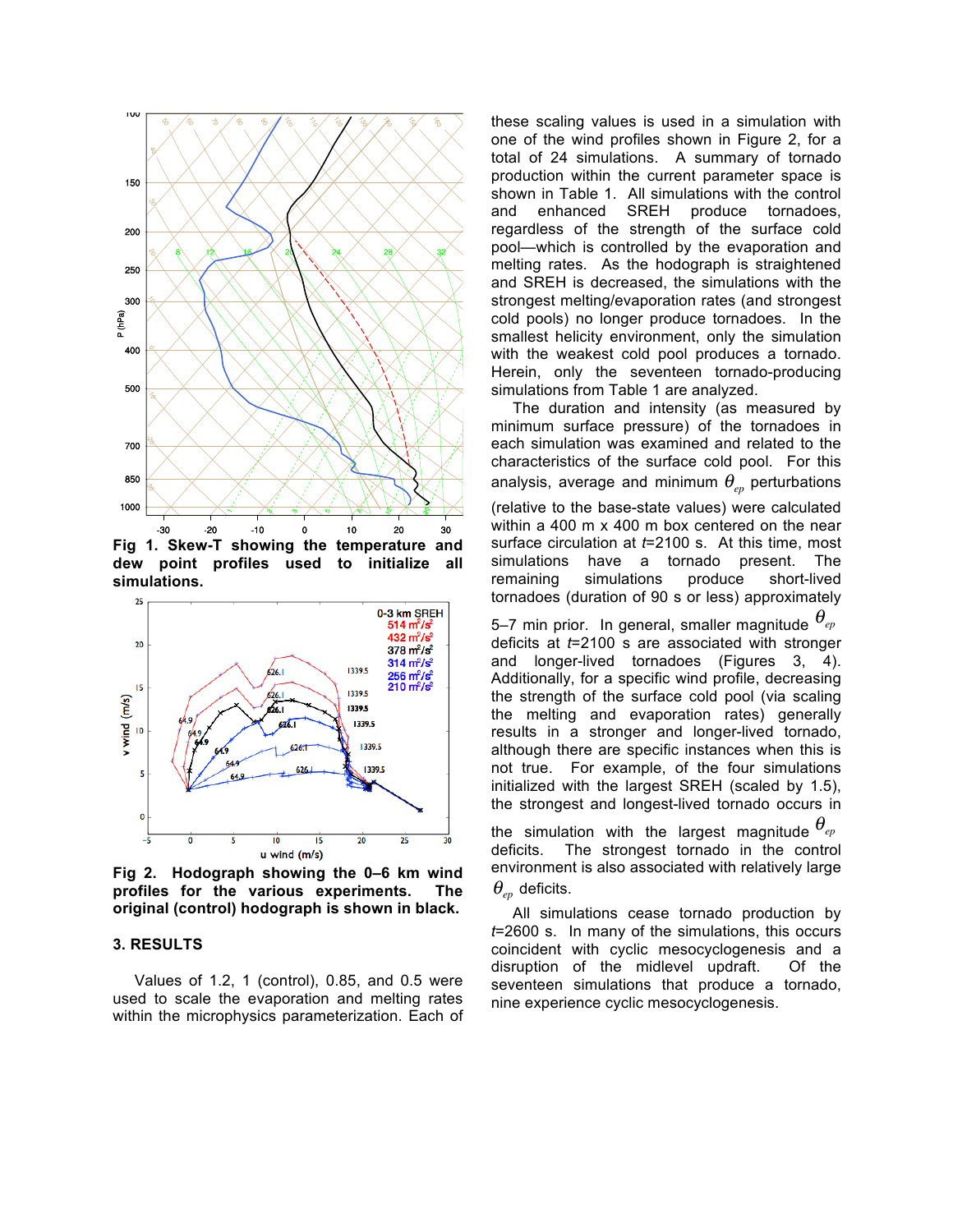**Table 1. Summary of tornado production within the tested parameter space. Simulations labeled "tor" produce a tornado, while "non" simulations do not. Bold numeric values on the x-axis represent the scaling parameter applied to the evaporation and melting rates within the microphysics, while the numbers on the y-axis represent the scaling applied to the 0–3 km winds in the initial environment.**





Fig 3. Scatterplot of average  $\theta_{_{ep}}$  perturbation **(calculated in a 400 m x 400 m box surrounding the near surface circulation) at**  *t***=2100 s vs. minimum surface pressure associated with a tornado for each simulation. Points are colored by the SREH scaling parameter in the initial environment.**



**Fig 4. Same as 3, except showing tornado duration instead of minimum pressure.**

In several other simulations, there is evidence that cyclic mesocyclogenesis initiates, but does not complete. All simulations show at least some indication of updraft weakening at midlevels between *t*=2400 s and *t*=3000 s. In the simulations with the two smallest SREH environments (scaling of 0.5 and 0.2), this weakening continues throughout the duration of the simulation. In all other simulations, the midlevel updraft eventually restrengthens and becomes quasi-steady.

 A second tornado forms following the restrengthening of the updraft in four of the simulations. Three of these four are initialized with the control wind profile, while the fourth is initialized with slightly enhanced SREH (Table 2). None of the cases with reduced SREH produce a second tornado.

 The four tornadoes that occur following midlevel updraft cycling were analyzed separate from the earlier tornadoes. A cold pool analysis, similar to that discussed previously, was performed at *t*=3600 s, when all four simulations contain a tornado (Figures 5,6). Although the number of points is small, a general trend emerges in the simulations of the control hodograph. In this environment, the strongest and longest-lived tornado that occurs after cyclic mesocyclogenesis is associated with the largest magnitude  $\theta_{_{ep}}$  deficits. Weakening the melting and evaporation results in progressively weaker and shorter-lived tornadoes.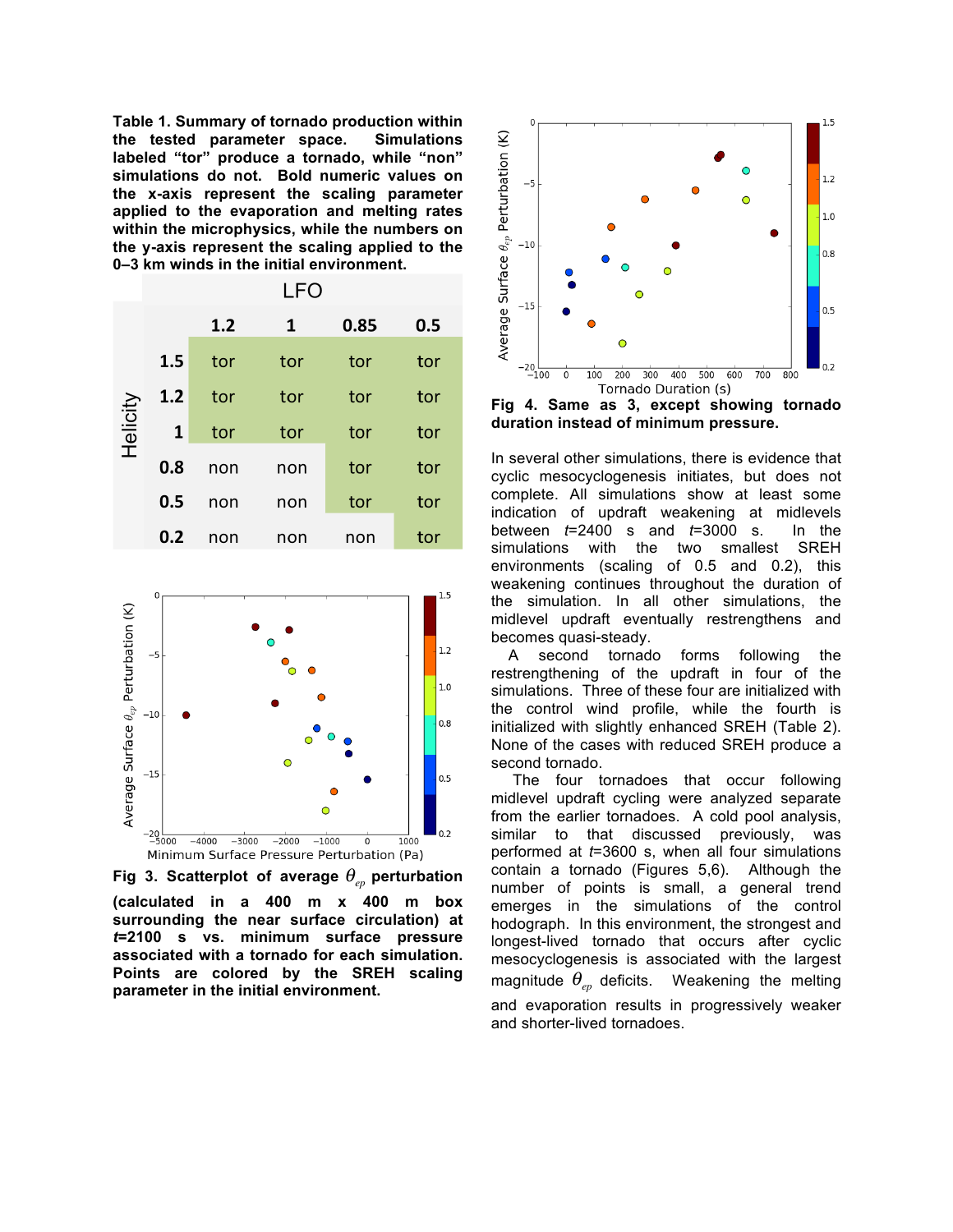**Table 2: Same as Table 1, except showing simulations that produce a second tornado after updraft cycling (tor) and those that do not (non).**



**Fig 5. Same as 3, except at** *t***=3600 s and only including simulations that produce a second tornado after updraft cycling.**

In addition, cold pools in the simulations that are tornadic at *t*=3600 s tend to have larger magnitude deficits surrounding the near-surface circulation than the cold pools in the nontornadic simulations at the same time (not shown).  $\theta_{\scriptscriptstyle e\scriptscriptstyle p}$ 

 It is also interesting that tornado development is relatively rare following updraft cycling. As mentioned previously, only four of the seventeen tornadic simulations produce a second tornado after updraft cycling, even though many of the



**Fig 6. Same as 4, except at** *t***=3600 s and only including simulations that produce a second tornado after updraft cycling.**



**Fig 7. Scatterplot of the change in average**  θ*ep*

**perturbation vs. change in minimum**  θ*ep***perturbation from** *t***=2100 s to** *t***=3600 s. Points are colored by the amount of SREH in the initial environment.**

supercells regain their strength and contain quasisteady updrafts. This difference in tornado production may be related to changes in cold pool structure. In every simulation except one, cold pools are substantially weaker at *t*=3600 s than they are at *t*=2100 s (Figure 7). Additional analysis is needed to investigate the cause of this weakening as well as its impact on tornadogenesis in the simulations.